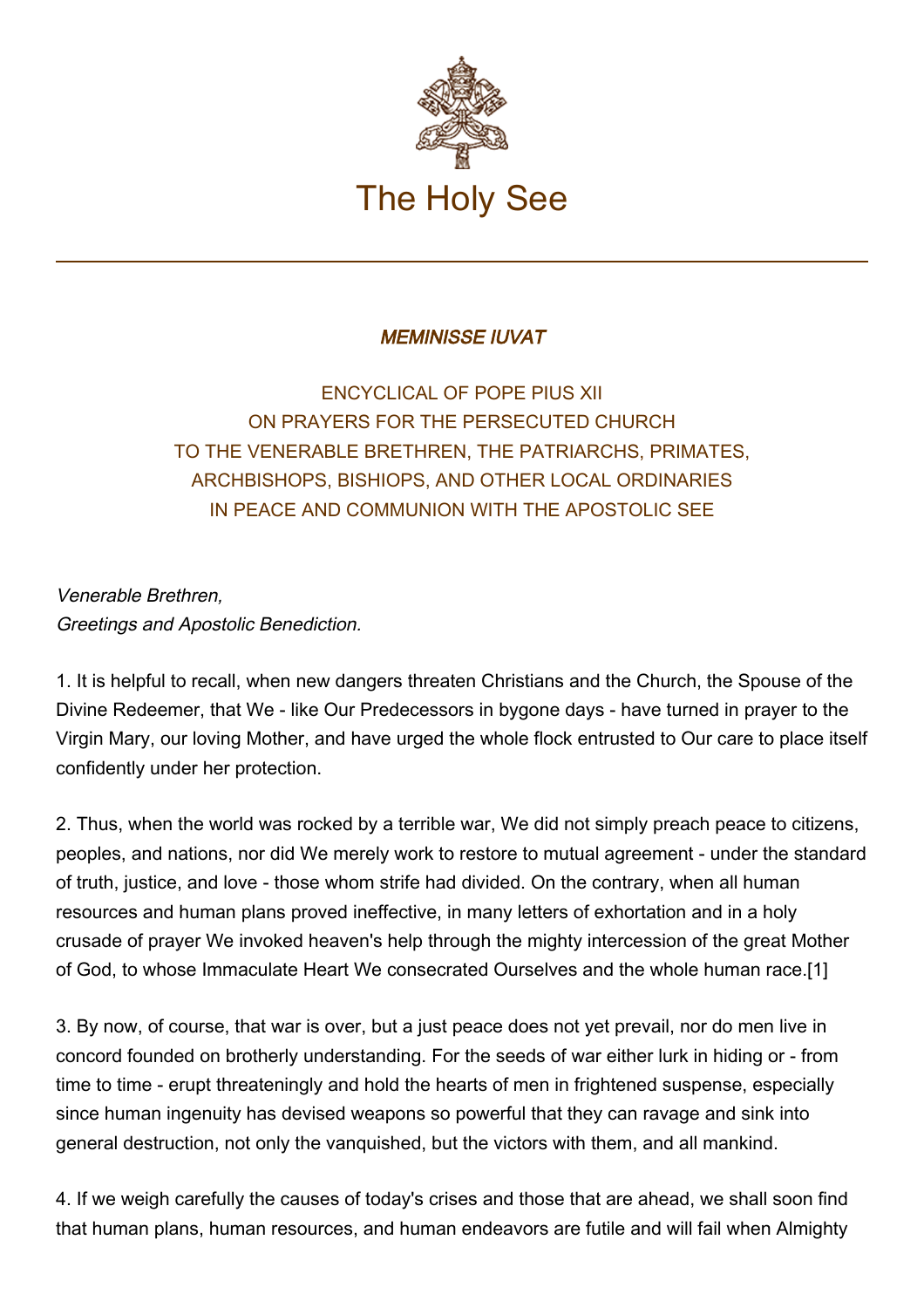God - He who enlightens, commands, and forbids; He who is the source and guarantor of justice, the fountainhead of truth, the basis of all laws - is esteemed but little, denied His proper place, or even completely disregarded. If a house is not built on a solid and sure foundation, it tumbles down; if a mind is not enlightened by the divine light, it strays more or less from the whole truth; if citizens, peoples, and nations are not animated by brotherly love, strife is born, waxes strong, and reaches full growth.

5. It is Christianity, above all others, which teaches the full truth, real justice, and that divine charity which drives away hatred, ill will, and enmity. Christianity has been given charge of these virtues by the Divine Redeemer, who is the way, the truth, and the life,[2] and she must do all in her power to put them to use. Anyone, therefore, who knowingly ignores Christianity - the Catholic Church - or tries to hinder, demean, or undo her, either weakens thereby the very bases of society, or tries to replace them with props not strong enough to support the edifice of human worth, freedom, and well-being.

6. There must, then, be a return to Christian principles if we are to establish a society that is strong, just, and equitable. It is a harmful and reckless policy to do battle with Christianity, for God guarantees, and history testifies, that she shall exist forever. Everyone should realize that a nation cannot be well organized or well ordered with religion.

7. As a matter of fact, religion contributes more to good, just, and orderly life than it could if it had been conceived for no other purpose than to supply and augment the necessities of mortal existence. For religion bids men live in charity, justice, and obedience to law; it condemns and outlaws vice; it incites citizens to the pursuit of virtue and thereby rules and moderates their public and private conduct. Religion teaches mankind that a better distribution of wealth should be had, not by violence or revolution, but by reasonable regulations, so that the proletarian classes which do not yet enjoy life's necessities or advantages may be raised to a more fitting status without social strife.

8. As We reflect on this subject, from a vantage point that enables Us to transcend the tides of human passion and to love as a father the people of every race, two matters come to mind which cause Us great worry and anxiety.

9. The first of these is that there are some countries in which Christian principles and the Catholic religion are not given their proper place. Great numbers of the citizens, especially from the ranks of the uneducated, are easily won over by widely published errors, particularly since these are often colored with the appearances of truth. The seductive allurements of vice, which tend to corrupt minds through all sorts of publications, motion pictures, and television performances, are a special menace to unsuspecting young people.

10. There are writers and publishers whose goal is not to turn their readers to truth, virtue, and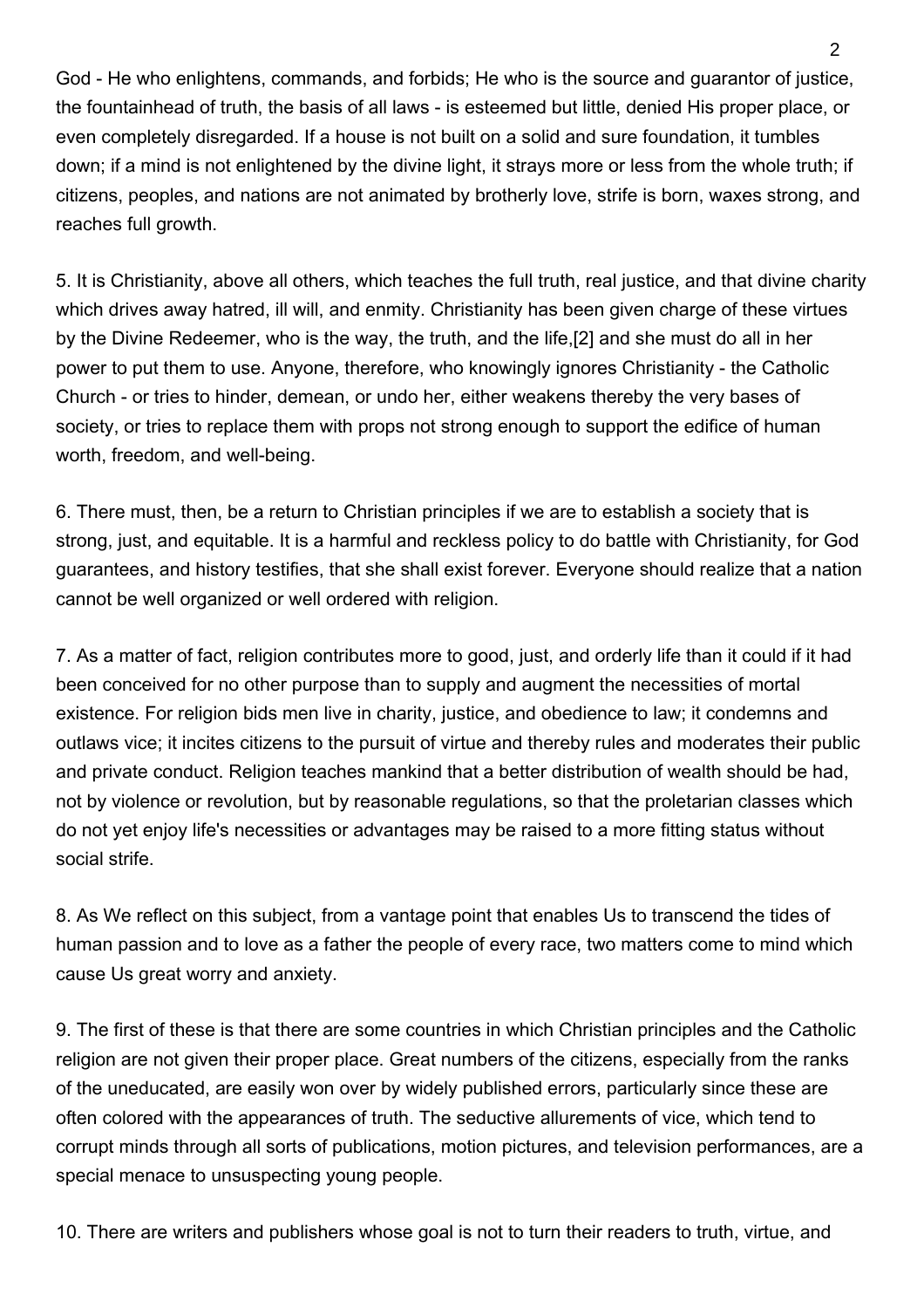wholesome entertainment, but to stir up vicious and violent appetites solely for the sake of gain, and even to assail and defile with lies, calumnies, and accusations all that is holy, beautiful, and noble. Unfortunately, the truth is often distorted; lies and scandals are published abroad. The obvious result is damage to civil society and harm to the Church.

11. And secondly, We are aware - to the great sorrow of Our fatherly heart - that the Catholic Church, in both its Latin and Oriental rites, is beset in many lands by such persecutions that the clergy and faithful, if not in so many words, certainly in fact, are confronted with this dilemma: to give up public profession and propagation of their faith, or to suffer penalties, even very serious ones. As a result, many bishops have been driven from their sees or so impeded that they cannot freely exercise their ministry; they have even been cast into prison or exiled. And so with rash daring men undertake to fulfill the words: "I will smite the shepherd, and the sheep of the flock will be scattered."[3]

12. In addition, newspapers, magazines, and other publications put out by Catholics have been almost completely silenced, as if truth were subject to the exclusive control and discretion of political rulers, and as though divine and human learning and the liberal arts need not be free if they are to flourish for the public and common good.

13. Schools once conducted by Catholics have been interdicted and closed; those that replace them either teach nothing at all of God and religion, or - as is more common - expound and popularize the lethal tenets of atheism.

14. Missionaries who have left their homes and dear native lands and suffered many serious discomforts in order to bring the light and the strength of the gospel to others, have been driven from many regions as menaces and evil-doers, so that the clergy who remain, since they are too few in relation to the region's population, and are also hated and persecuted in their turn, cannot adequately provide for the needs of the faithful.

15. The Church's rights, including the right, under the mandate of the Holy See, to choose and consecrate bishops who will lawfully govern the Christian flock, have been trod under foot, to the great loss of the faithful, as if the Catholic Church were a creature of a single nation, dependent on its civil authority, and not a divine institution extending to all peoples.

16. But despite these grave and distressing problems, a thought comes to Us which gives Our paternal heart great comfort. It is this: We know that most of the faithful, of both the Latin and the Oriental rites, are practicing and defending their ancestral faith tenaciously - despite the fact that they have not the help and assistance which their lawful pastors could give them, were they not far away or otherwise impeded. These Christians hold fast to the faith with courage, and place their hope in Him who knows well the tears and suffering of those "who suffer persecution for justice' sake,"[4] in Him who "does not delay in his promises"[5] but will some day comfort his children with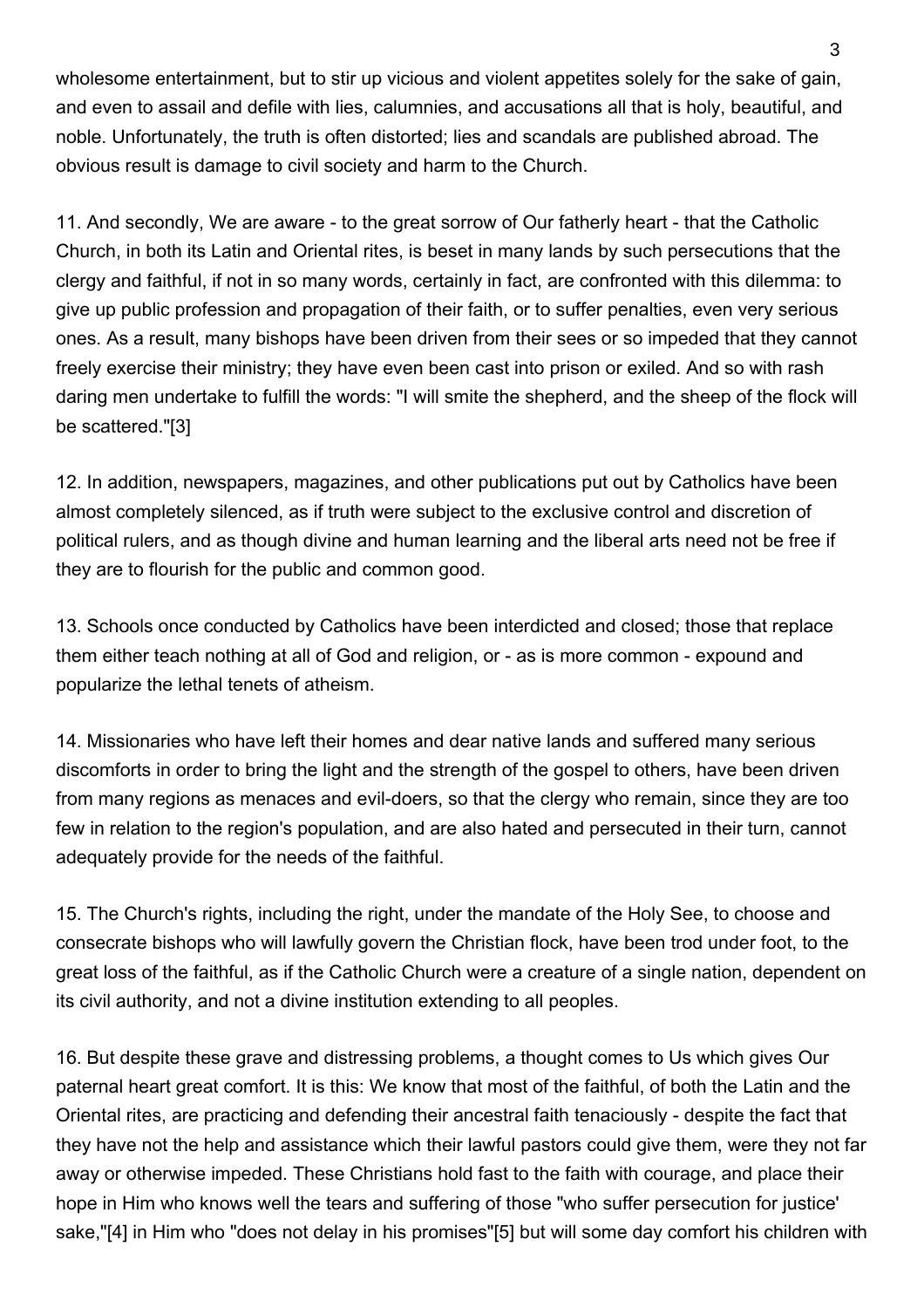the reward they have earned.

17. In a particular way, therefore, We exhort with paternal affection those of Our Venerable Brothers and beloved children who are under many dangerous and deceitful pressures - pressures which would urge them to stop supporting the firm, solid, and constant unity of the Church and that close union with the Apostolic See without which this unity cannot have a sure foundation.

18. This unity is, indeed, being attacked by false doctrines and by a variety of insidious strategems. But all should remember that the Mystical Body of Jesus Christ, the Church, must be "closely joined and knit together through every joint of the system according to the function in due measure of each single part,"[6] "until We all attain to the unity of the faith and of the deep knowledge of the Son of God, to perfect manhood, to the mature measure of the fullness of Christ,"[7] whose Vicar on earth is - by divine appointment - the Roman Pontiff, as successor of Peter.

19. They should recall and meditate upon the wise words of Saint Cyprian, bishop and martyr: "The Lord spoke thus to Peter: I say to thee, thou art Peter, and upon this rock I will build my church. . .[8] On Peter alone He raised His Church. . . We must all resolutely preserve and defend this unity, but especially we bishops who govern the Church. . .

20. "For the Church is one, although she embraces greater and greater multitudes in the course of her prolific growth. So the sun has many rays, but one light; a tree has many branches, but one trunk rooted firmly in the ground; and when many streams issue from a single source, though their number seems to come directly from the abundance of flowing water, still there is only one source. Shut out a ray of the sun: the unity of its light has not been sundered; tear a branch from a tree: that branch no longer puts forth shoots; block a stream from its source: that stream dries up.

21. "In like manner, the Church is steeped in the Lord's light and spreads the rays of that light through the world: but it is one light and its unity is not several. The Church extends her branches over the whole world in rich profusion; her full, flowing streams spread everywhere: but there is only one trunk, only one source. . .

22. "And He who does not have the Church as his mother, cannot have God as his father. . . He who does not uphold this unity does not uphold the law of God, does not uphold the faith of the Father and the Son, and has neither life nor salvation."[9]

23. These words of the saintly martyr and bishop afford comfort, encouragement, and a shield of strength - especially since they cannot maintain communication with the Holy See (or cannot easily do so) and are in serious peril, since they must surmount many obstacles and deceits. Those in such a plight should rely upon God's help, which they must never cease to implore in humble prayer. They must remember that all who persecute the Church - as history shows - have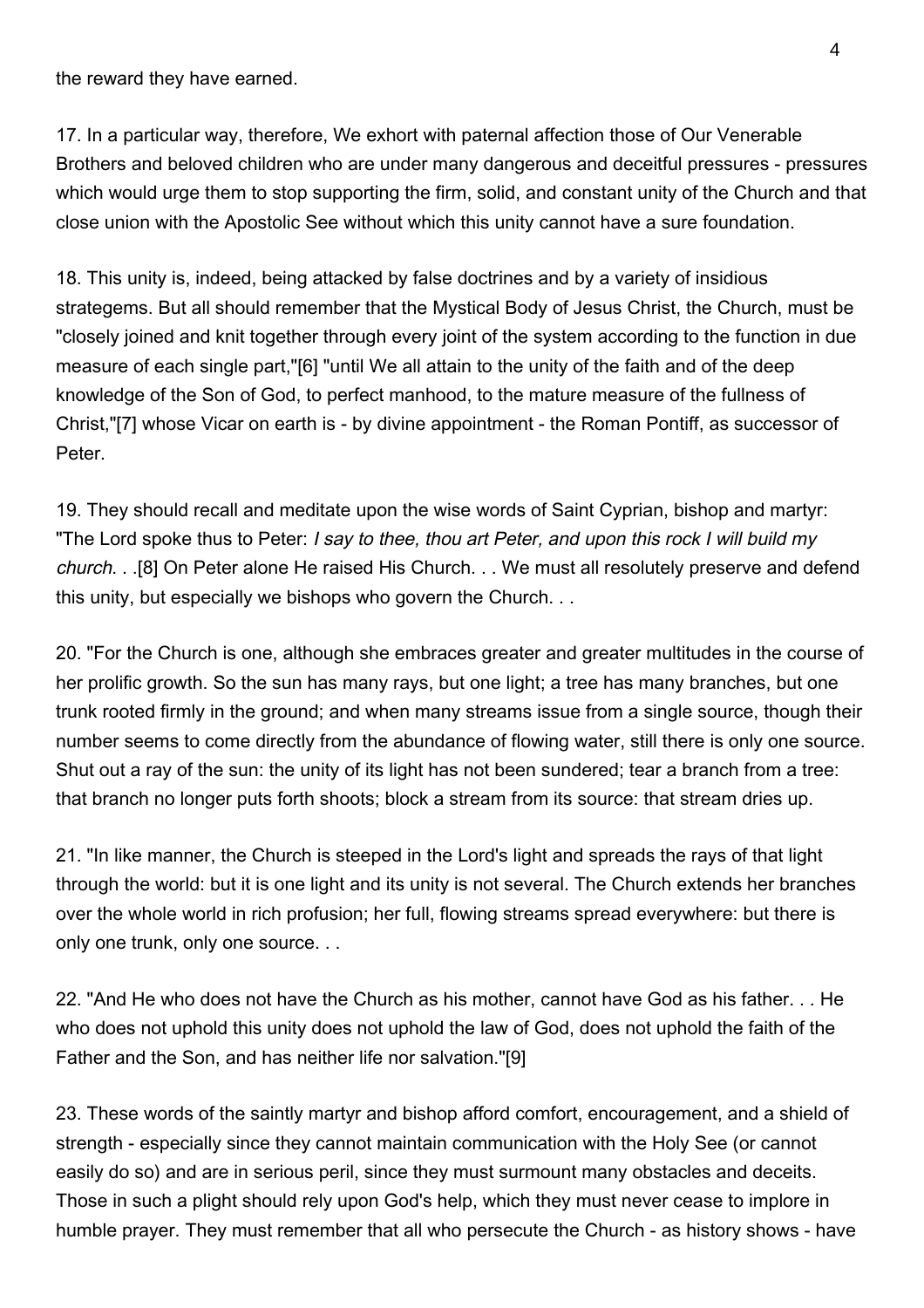passed like shadows, but the sun of God's truth never sets, because "the word of the Lord endures forever."[10]

24. The society which Christ founded can be attacked, but not defeated, for she draws her strength from God, not from man. And yet, there is no doubt that she will be harassed through the centuries by persecutions, by contradictions, by calumnies - as was the lot long ago of her Divine Founder - for He said: "If they have persecuted me, they will persecute you also."[11] But it is equally certain that, just as Christ our Redeemer rose in triumph, so the Church shall someday win a peaceful victory over all her enemies.

25. Have confidence, therefore; be brave and steadfast soldiers. We wish to counsel you in the words of St. Ignatius, martyr, although We know you do not require such counsel: "Serve Him for whom you fight. . . May none of you desert Him! Your baptism must be a shield; your faith a helmet; your charity a lance; your patience a suit of armor. Your works should be your credentials, so that you may be worthy to receive your reward."[12]

26. And the beautiful words of Bishop St. Ambrose should give you sure hope and unwavering courage: "Hold on to the tiller of faith so that the rough winds of this world may not bandy you. The sea is vast and large, but do not fear; for he has established it (the earth) upon the water, and set it firmly upon the rivers.[13] And so it is understandable that the Lord's Church stands unmoved among the waves of this world, for she is built on the apostolic rock and holds fast to her foundation, unmoved by the onslaughts of the raging sea.[14] She is battered by the surf, but is not shaken. The physical elements of this world crash with thunder about her, but she provides a safe port for those who toil on the deep."[15]

27. In the apostolic age, when the Christians of a particular region were suffering unusual hardship, all the others - united with them by the bonds of charity - raised suppliant prayers to God, the Father of mercies, with the one accord of brothers, that He might deign in His goodness to strengthen the hearts of their brothers and might cause better times to come quickly upon the whole Church.

28. So too today, Venerable Brothers, We pray that God's comfort may descend, in answer to their brothers' prayers, upon all in Eastern Europe and in Asia who are oppressed by a wretched and inimical state of affairs.

29. And since We have great confidence in the intercessory power of the Virgin Mary, Mother of God, it is Our ardent wish that, during the novena customarily held before the Feast of the Assumption, all Catholics throughout the world raise public prayers to heaven for the Church, which is - as We have said - afflicted and harassed in certain lands.

30. We confidently hope that Mary will not refuse or leave unfilled Our entreaties and the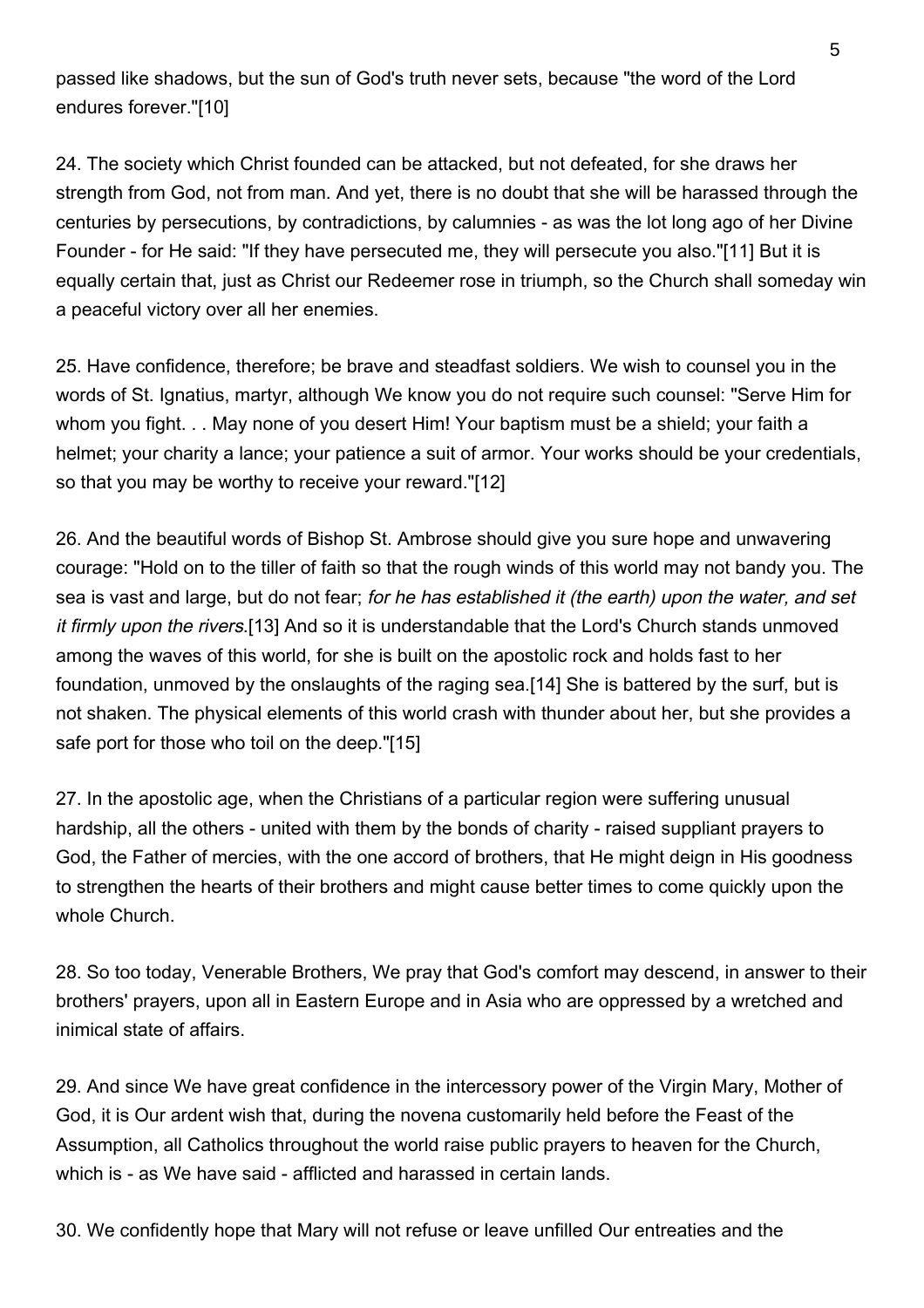unanimous prayers of all Catholics - she whom We, with divine approval, decreed and proclaimed, in the Holy Year of 1950, to have been taken up, body and soul, into the abode of blessedness in heaven;[16] she whom We solemnly declared and ordained to be properly venerated by all mankind as the Queen of Heaven;[17] she, finally, whose maternal graces We invited a multitude to enjoy on the centenary of her appearances, as a gracious giver of gifts, in the grotto of Lourdes to an innocent girl.[18]

31. By your entreaties and your example, Venerable Brothers, may the flocks entrusted to you approach the altars of the Mother of God prayerfully and in great numbers on the days named. May they pray with one voice and one spirit that she who "became a cause of salvation to the whole human race"[19] might obtain for the Church the freedom she needs if she is to bring men to eternal salvation, reenforce just laws with the mandates of conscience, and bolster the bases of civil society.

32. Through Mary's maternal intercession, they should pray particularly that shepherds kept far from their flocks, or otherwise restrained from the free exercise of their ministry, may be restored as speedily as possible to the positions they formerly, and properly, held; that the faithful who are beset by intrigues, falsehoods, and dissension, might find strength in the full light of truth and in unqualified union and charity; that the wavering and weak might be so strengthened by God's grace that they will be ready and able to bear up under any hardship without abandoning Christian faith and Christian unity.

33. We ardently pray that every diocese might soon have its lawful shepherd again. May Christian principles be taught freely in all lands and among all classes of citizens.

34. May the young, in grade schools and high schools, in workshops and on farms, escape the snares of materialistic, atheistic, and hedonistic doctrines, which cripple the wings of the mind and cut the sinews of virtue. May they rather be illumined with the light of the wisdom of God's gospel, which will rouse, raise, and direct them to what is best.

35. May the gates of truth be everywhere unobstructed; may no one bar those gates unjustly. May all men realize that nothing can withstand for long the force of truth or charity.

36. And, finally, may the heralds of the gospel soon seek out again the peoples whom they once led to Christ with apostolic zeal and exhausting toil, and whom they ardently desire to raise to a richer Christian and civil culture, even at the cost of difficulty, toil, and adversity.

37. May all the faithful ask these favors of the dear Mother of God; and for those who persecute the Christian religion may the faithful implore forgiveness in that spirit of charity which led the Apostle of the Gentiles to say, "Bless those who persecute you."[20] They should also be mindful to pray that these men be given God's grace and heavenly light, which alone can scatter the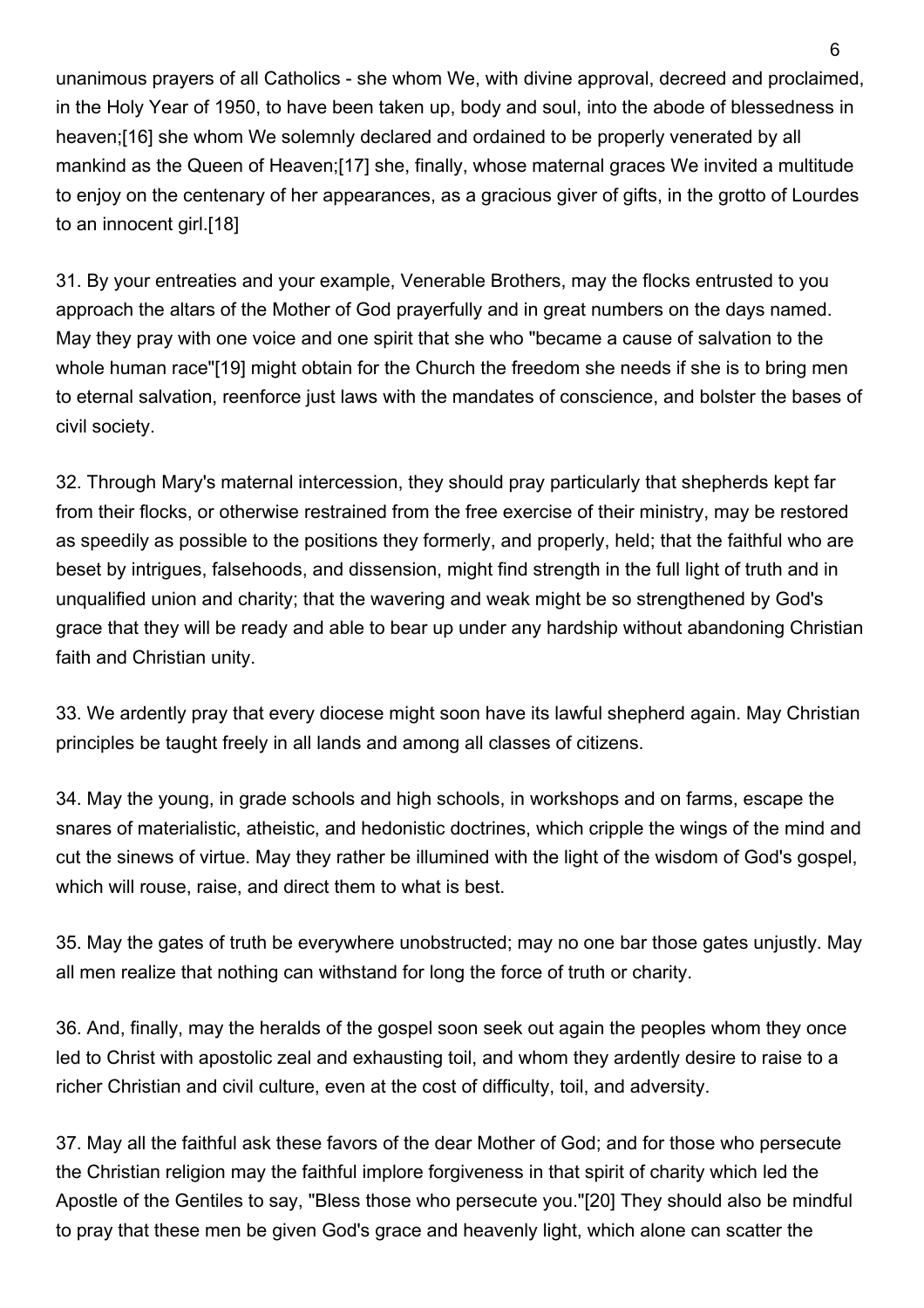shadows of error and set consciences aright.

38. But, as you well know, Venerable Brothers, a renewal of Christian life must accompany these public petitions. Otherwise such prayers are idle words, which cannot be wholly pleasing to God.

39. And so, out of that ardent and zealous charity with which all Christians are bound to love the Catholic Church, they should address their prayers to heaven, but they should also offer interior acts of penance, works of virtue, sacrifices, inconveniences, and all the pains and hardships under which we labor, of necessity, in this mortal life, but which we should occasionally, take upon ourselves voluntarily, in a spirit of generosity.

40. Through this sound renewal of their way of life, joined with suppliant prayers, they will win God's favor for themselves and for holy Church, whom they must embrace as they would a loving mother.

41. The faithful should present the sort of picture - as often as circumstances require - which is described so wonderfully, beautifully, and meaningfully in the Letter to Diognetus: "The Christians. . . are in the flesh, but do not live by the flesh. They dwell on earth, but they are citizens of heaven. They obey valid laws, and even go beyond the demands of law in the conduct of their lives. They love all men, and yet all men persecute them. They are not understood, and yet they are condemned; they are put to death, and yet their life is quickened. . . They are dishonored, and yet in the midst of dishonor they find honor. Their good name is railed at, and yet is presented as evidence of their justice. . . When they conduct themselves like honest men, they are punished like criminals; while they are being punished, they rejoice as though they are being exalted...[21]

42. "To express all this briefly: what the soul is to the body, Christians are to the world."[22]

43. If a Christian way of life flourishes again, as it did in the age of the Apostles and martyrs, then we can reasonably hope that the Blessed Virgin Mary - who longs with a mother's heart that all her sons should live virtuously - will graciously heed our prayers and will soon grant, in response to our petitions, happier and more peaceful times for the Church of her Only Begotten Son and for the whole human society.

44. We wish, Venerable Brothers, that you will make Our wishes and exhortations known on Our behalf, in the way you think best, to the faithful entrusted to your care. Meanwhile, as a pledge of heaven's blessing and a witness of Our paternal good will, We lovingly impart Our Apostolic Benediction to each of you, to the flocks entrusted to you, and individually to each of those who suffer persecution and torment because they defend the rights of the Church and give evidence of the love they bear her.

Written at Rome, in Saint Peter's, on the fourteenth day of July, in the year 1958, the twentieth of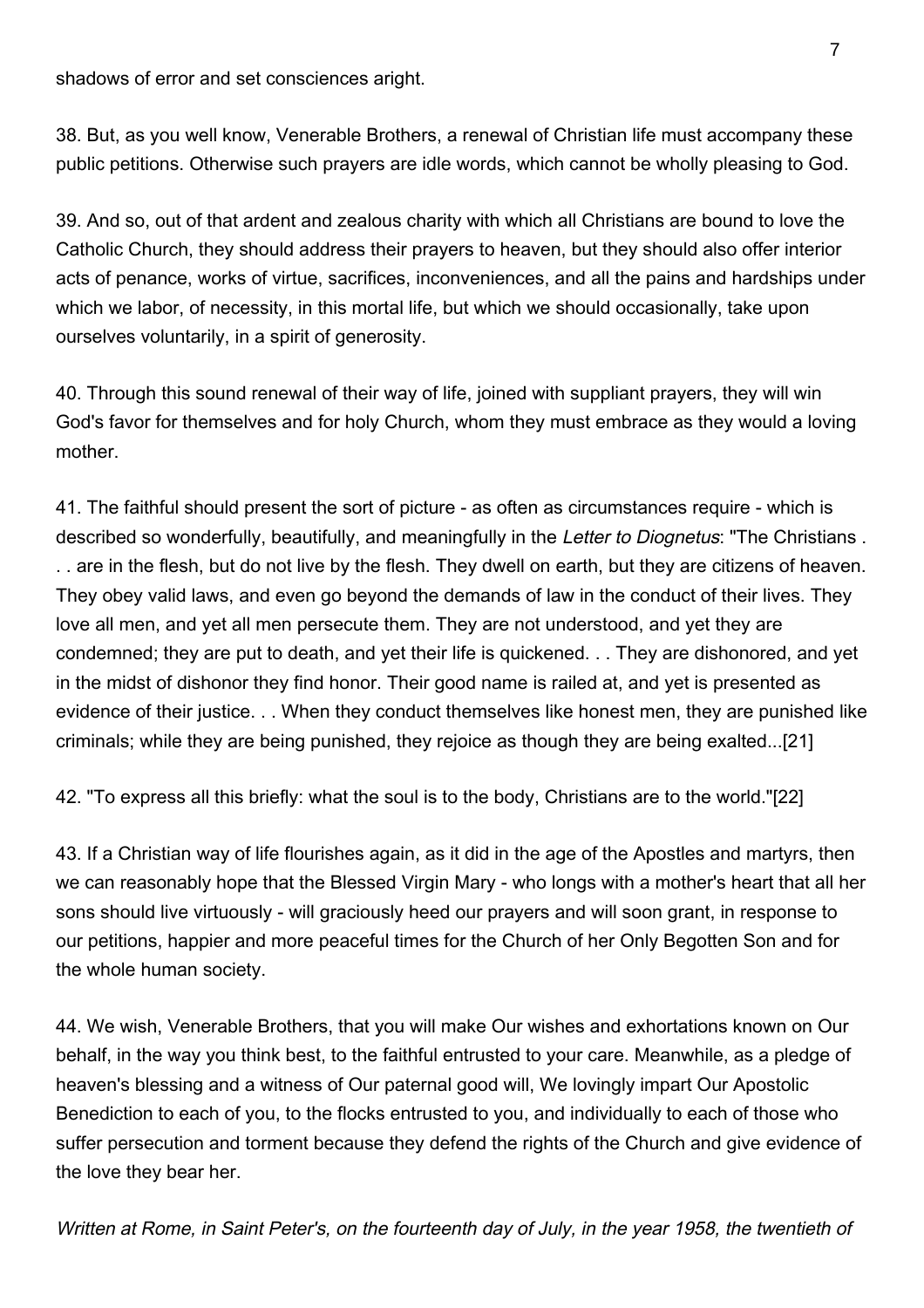- 1. Cfr. Acta Apostolicae Sedis, 34 (1942), 345-46.
- 2. Cfr. John 14:6.
- 3. Matt. 26:31; cfr. Zach. 13:7.
- 4. Matt. 5:10.
- 5. 2 Pet. 3:9.
- 6. Eph. 4:16.
- 7. Eph. 4:13.
- 8. Cfr. Matt. 16:18 ff.
- 9. Cyprian, De unitate Ecclesiae, IV, V, VI: PL IV, 513, 514, 516-20.
- 10. 1 Pet. 1:25.
- 11. John 15:20.
- 12. St. Ignatius of Antioch, Epistle to St. Polycarp VI, 2: PG V, 723-726.
- 13. Ps. 23:2.
- 14. Cfr. Matt. 16:18.
- 15. Saint Ambrose, Epistle II: PL XVI, 917.
- 16. Cf. the Bull Munificentissimus Deus: AAS (1950) 753 ff.
- 17. Cf. the encyclical letter Ad Caeli Reginam: AAS (1954) 625 ff.

18. Cfr. the apostolic constitution Primo exacto: AAS (1957) 1051 ff. [Eng. tr. in TPS (Winter 1957- 58) vol. 4, no. 3, pp. 259 ff. - Ed.], and the encyclical epistle Le Pèlerinage de Lourdes: AAS (1957) 605 ff.